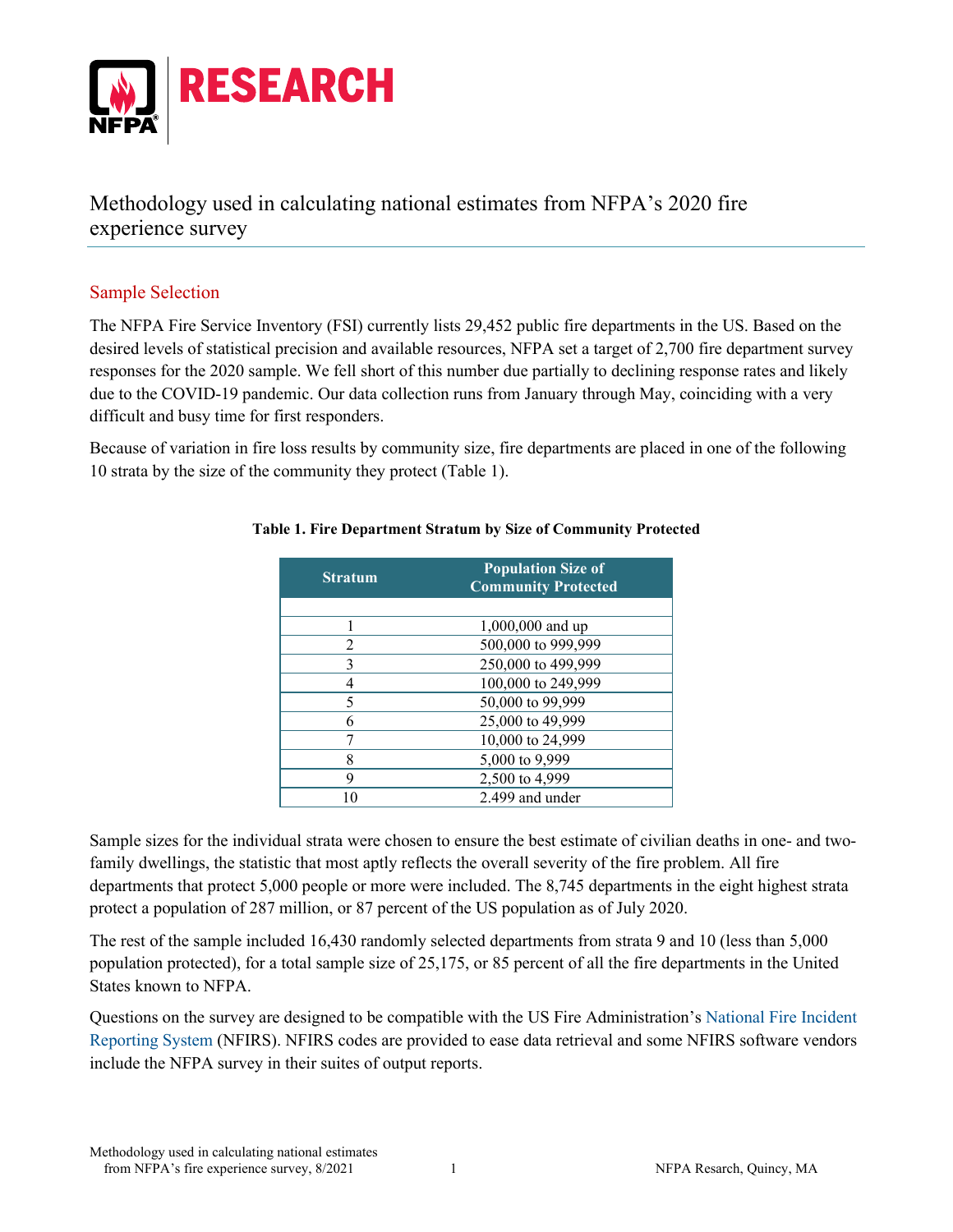## Data Collection

Surveys were mailed in early January 2021 and again in March 2021. Departments for which we have an email address were contacted via email as well. A total of 2,204 departments responded to the questionnaire. Of the respondents, 74 percent completed the survey online and 26 percent returned paper surveys.

Table 2 shows the number of departments that responded by region and community size.

| <b>Population of</b><br><b>Community</b> | $\overline{All}$ | <b>Northeast</b> | <b>Midwest</b> | <b>South</b> | West |
|------------------------------------------|------------------|------------------|----------------|--------------|------|
|                                          |                  |                  |                |              |      |
| 1,000,000 or More                        | 13               |                  | $\Omega$       | 4            | 8    |
| 500,000 to 999,999                       | 32               | $\mathfrak{D}$   | $\overline{4}$ | 13           | 13   |
| 250,000 to 499,999                       | 37               | $\Omega$         | 7              | 15           | 15   |
| 100,000 to 249,999                       | 106              | 8                | 19             | 44           | 35   |
| 50,000 to 99,999                         | 186              | 18               | 70             | 66           | 32   |
| 25,000 to 49,999                         | 294              | 51               | 135            | 74           | 34   |
| 10,000 to 24,999                         | 465              | 92               | 209            | 123          | 41   |
| 5,000 to 9,999                           | 355              | 71               | 158            | 90           | 36   |
| 2,500 to 4,999                           | 261              | 56               | 110            | 68           | 27   |
| Fewer than 2,500                         | 455              | 71               | 233            | 84           | 67   |
| Total                                    | 2,204            | 370              | 945            | 581          | 308  |

**Table 2. Number of Fire Departments That Responded to 2020 NFPA Survey, by Region and Community Size**

Source: NFPA's fire experience survey.

The overall response rate was 8.8 percent based on a sample of 25,175 fire departments. Response rates were considerably higher for departments protecting larger communities than they were for departments protecting smaller communities. The overall response rate was 42 percent for departments protecting communities with populations of 50,000 or more; 19 percent for departments protecting communities of 10,000 to 49,999 (less than in the previous survey); and 5 percent for departments protecting communities with populations of less than 10,000, which are comprised of mostly volunteers (same as the previous survey). Some fire departments were moved into different population strata when they reported changes in the size of the population they protect. The 2,204 departments that did respond protect 111 million people, or 33 percent of the total US population.

Technical staff members of the Data and Analytics group reviewed the submitted surveys for completeness and consistency. When appropriate, they followed up on questions with a telephone call.

After the edit procedures were completed, the survey data were compiled and additional checks were made. The file was then ready for data analysis and estimation procedures.

# Estimation Methodology

The estimation method used for the survey was ratio estimation<sup>[1](#page-1-0)</sup> with stratification by community size. For each fire statistic, a sample loss rate was computed for each stratum. This rate consisted of the total for that particular statistic from all the fire departments reporting it divided by the total population protected by the departments reporting the statistic. Note that this means that the departments used in calculating each statistic could be different, reflecting differences in unreported statistics. The sample fire loss rates by stratum were then

<span id="page-1-0"></span><sup>1</sup>William G. Cochran. *Sampling Techniques* (New York City: John Wiley, 1977), pp.150–161.

Methodology used in calculating national estimates